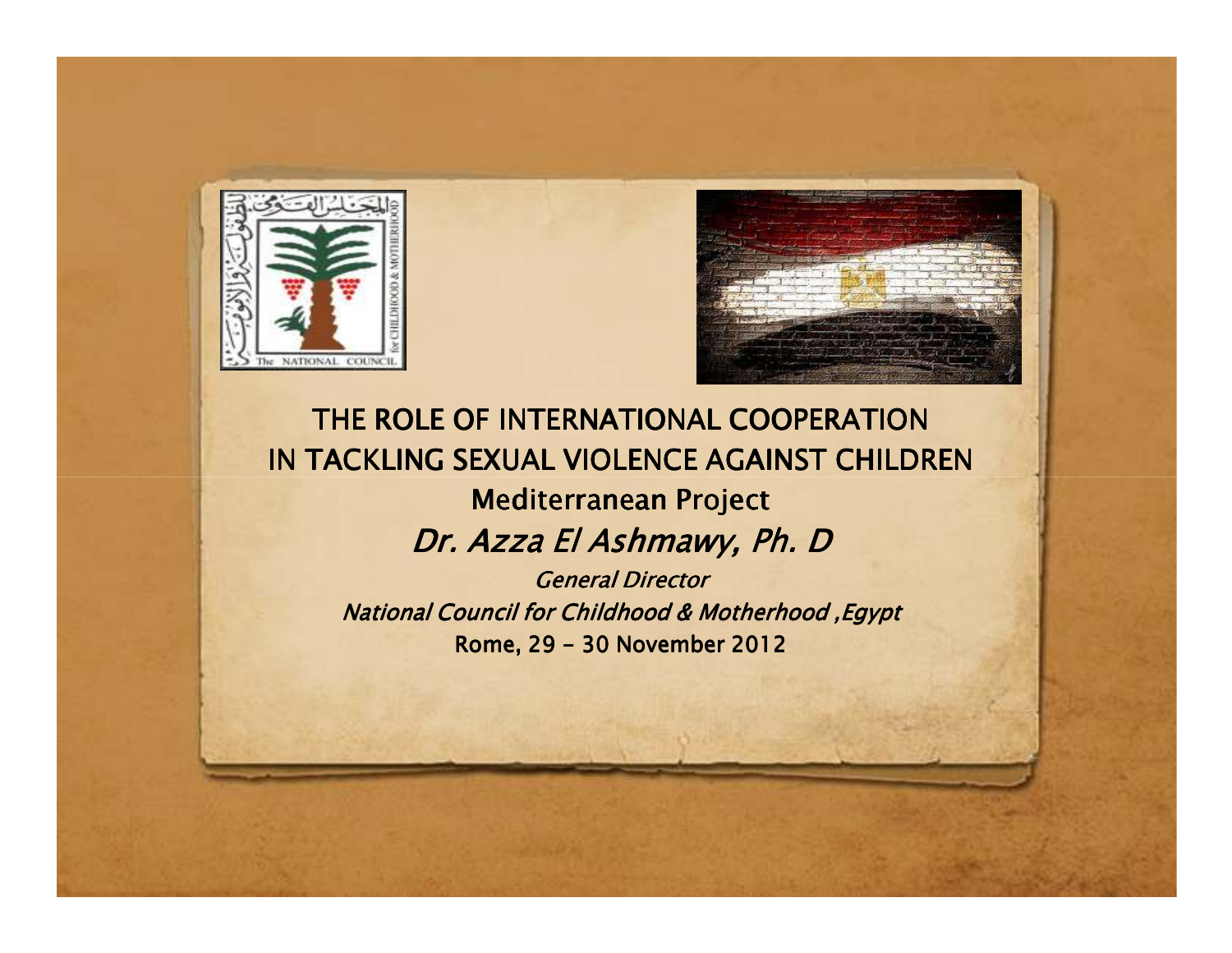### Commitments before &after revolution topromote child rights

Lead by NCCM with the relevant governmental entities,

### donors  $\,$  institutions as;  $\,$

- United Nations organizations.
- -The Italian Cooperation,
- -EC & the World Bank
- -Civil society.

### The outcome=

- -Shedding light on many gaps.
- mobilizing the community .
- - Technical & financial assistance to build capacities of NCCM staff.

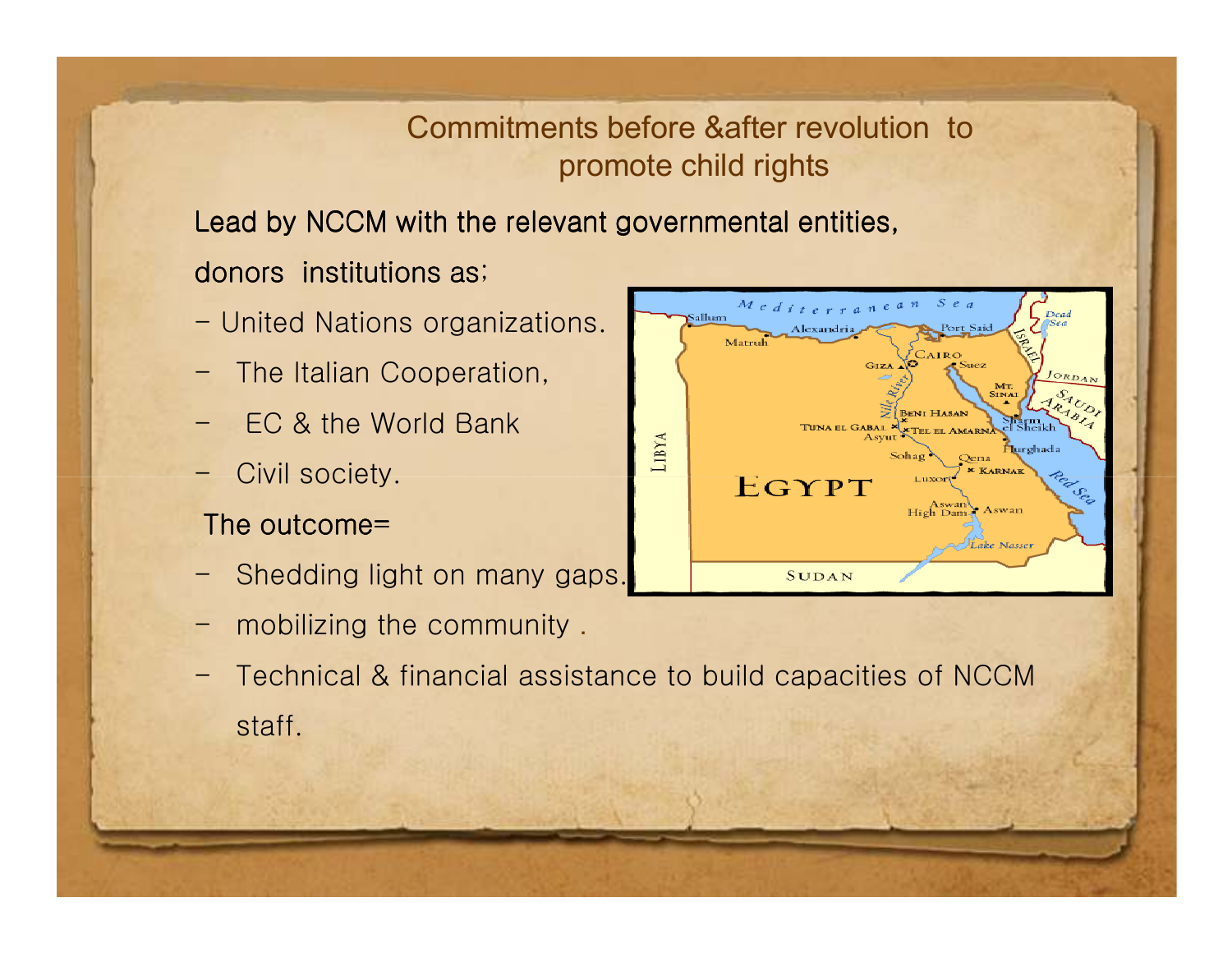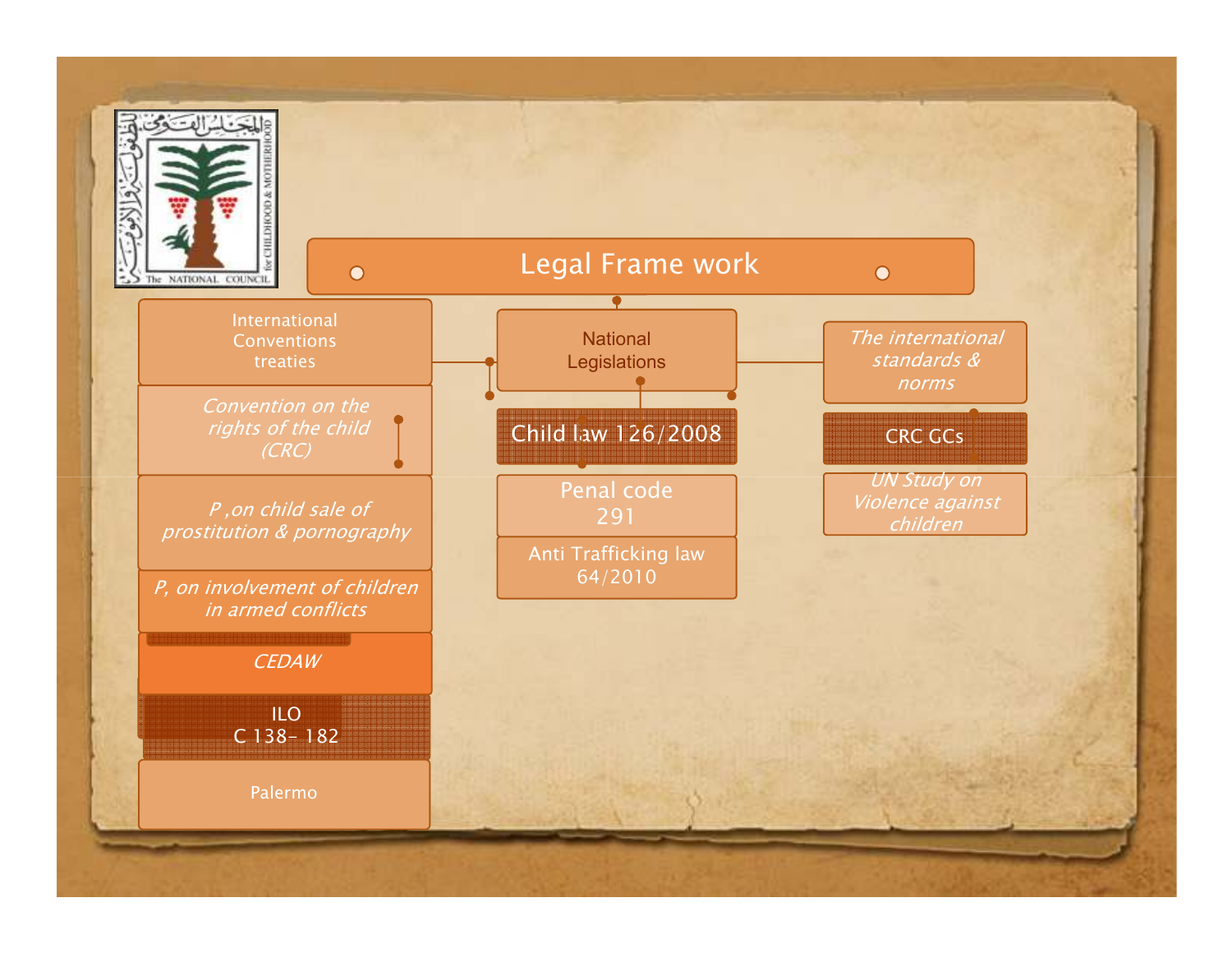### **Binding legal instrument** "appropriate legislative, administrative, social & educational measures "

#### Some basic aspects of the civil status law to strengthen protections & rights of *<sup>f</sup> marginalized <sup>f</sup> children children to :*

•*Free birth registration.*

•*Guarantee identity to every child without discrimination.*

Unwed mothers-to register her child at birth & to issue her child a birth *certificate with the mother's name .*

Age for registration of marriage was raised from 16 to 18 years.

•*health and education are basic human rights,*

•*Protection from violence, abuse,, corporal punishment& maltreatment.* •*criminalization of FGM.*

•*Criminalization of child trafficking, sale, prostitution & pornography.*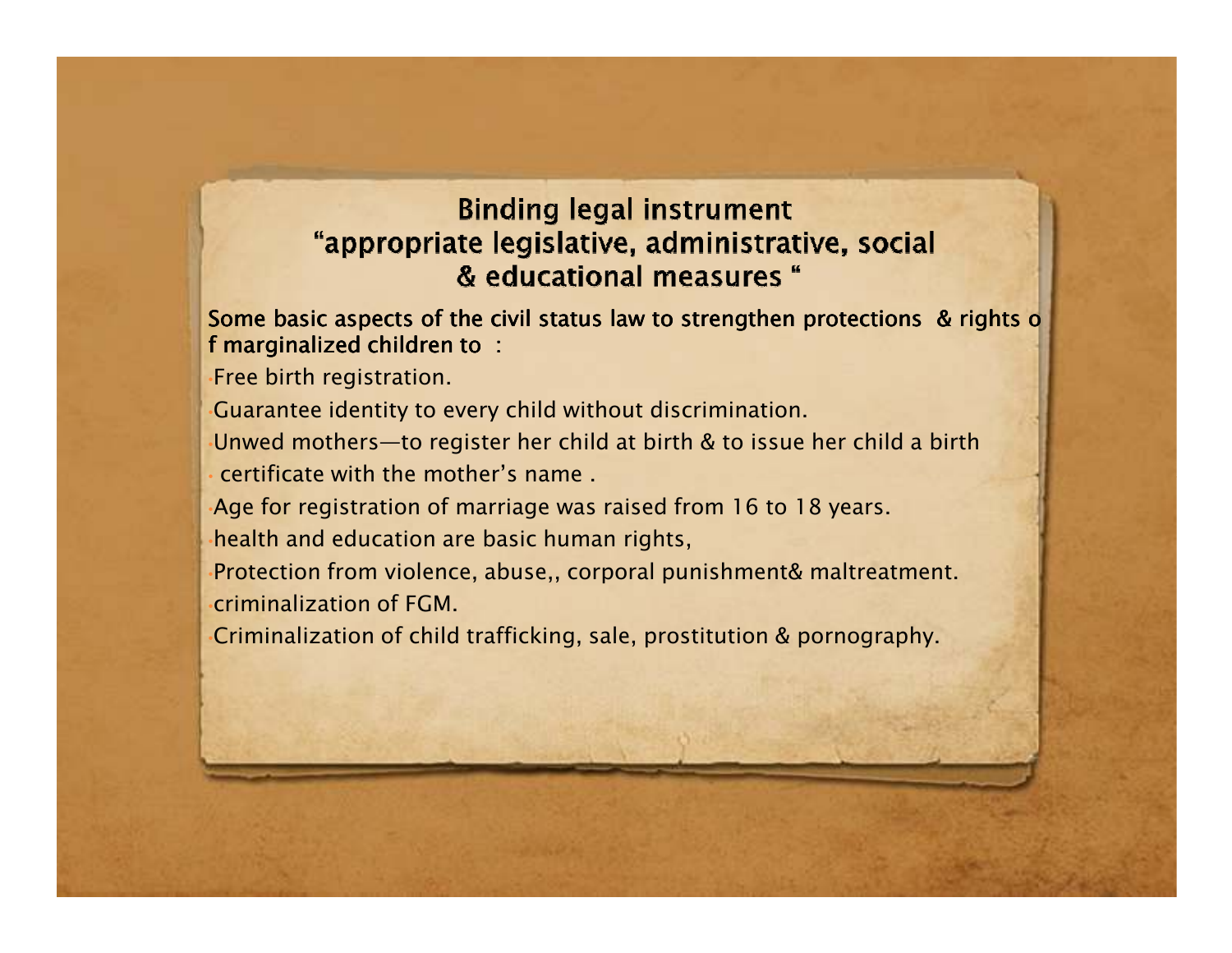# *Challenges and gaps*

- *Unmet needs related to fulfilling the children and parents basics rights.*
- *Insufficient resource allocations to child protection agencies.*
- *political, economic and security instability.*
- Lack of specialized services for preventing and responding to the key child
- *protection issues*.
- *A multidimensional cross cutting factors(poverty, cultural, social norms,*
- *lack of information & knowledge, discrimination& gender based violence).*
- *Illiteracy.*
- *Family size.*
- *Lack of basic services.*
- *Harassment in the streets .*
- *Schools ( remote, unequipped, lacking quality, bullying )*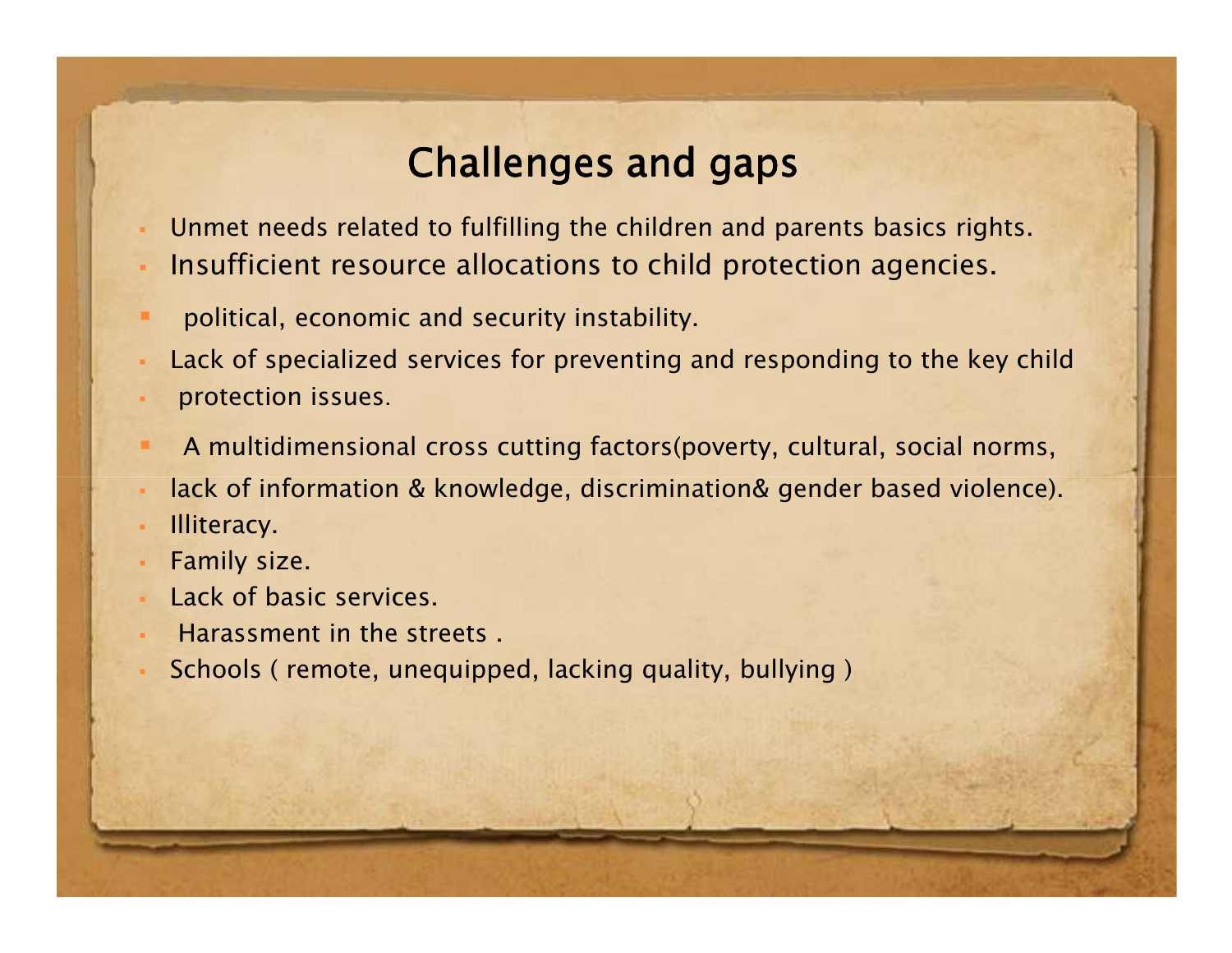# *Threatening child 's safety, moral, health, or life*

 *Increase phenomenon of street children(abused in drug trafficking,* prostitution, organized begging & in petty crimes, used as catalysts in protests)

 *Social and cultural norms supporting abusing the girl child in harmful practices ( child marriage -summer or transactional marriages)*

 *Dilemma of violations of various forms of physical, moral, social & psychological violence.*

 *Decreased opportunities ( illiteracy, unskilled, unwanted pregnancies,* new children denying their rights to identity, susceptible to sale & trafficking *by gangs who sell neonates born out of wedlock).*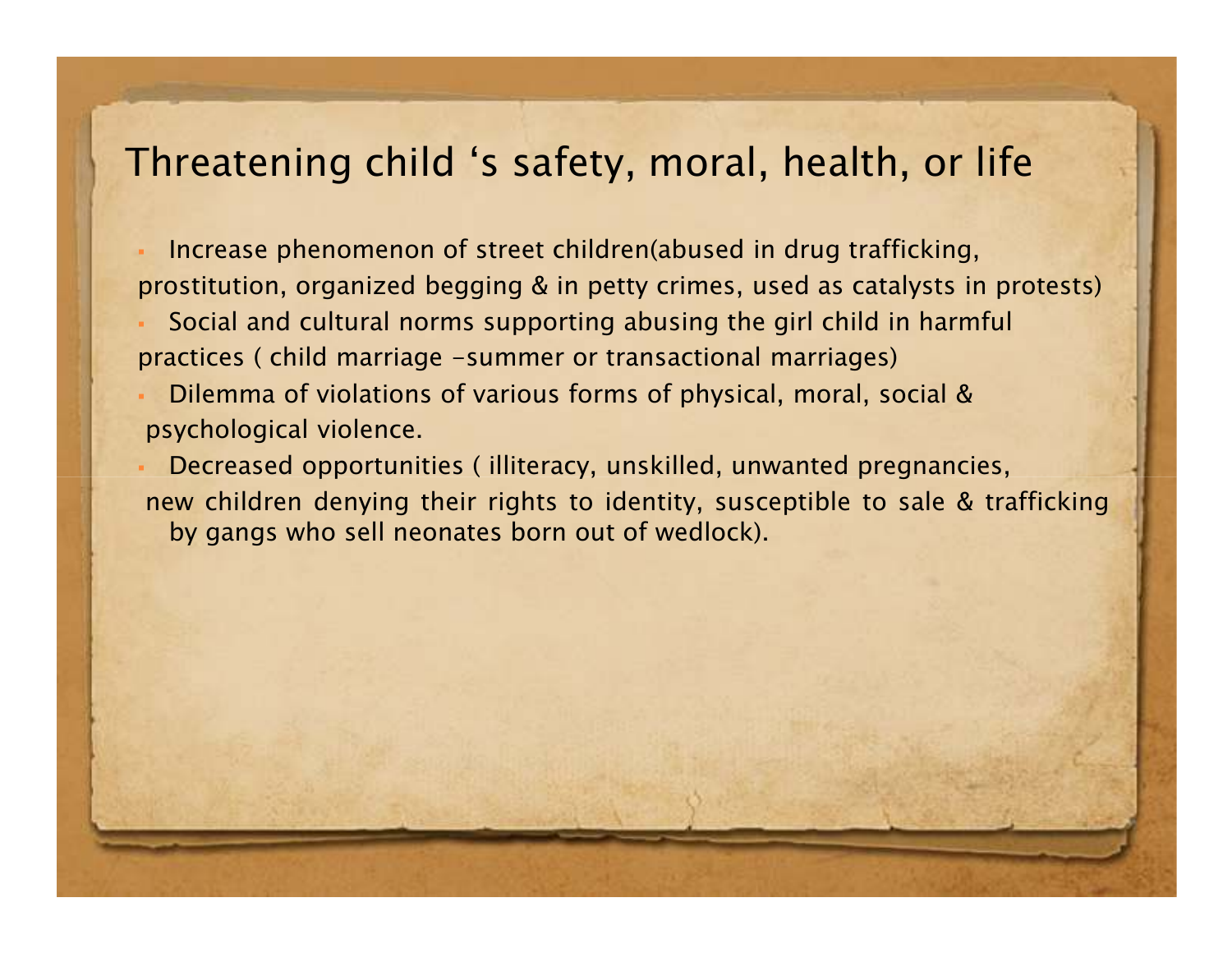# *Figures from Egypt*

 *36% of the population in Egypt are children. 26.4% of the children are below poverty line. 11.8% are deprived of food. 5% deprived of basic education. 1.5 million are children engaged in labor(CAPMUS Egypt report 2012).*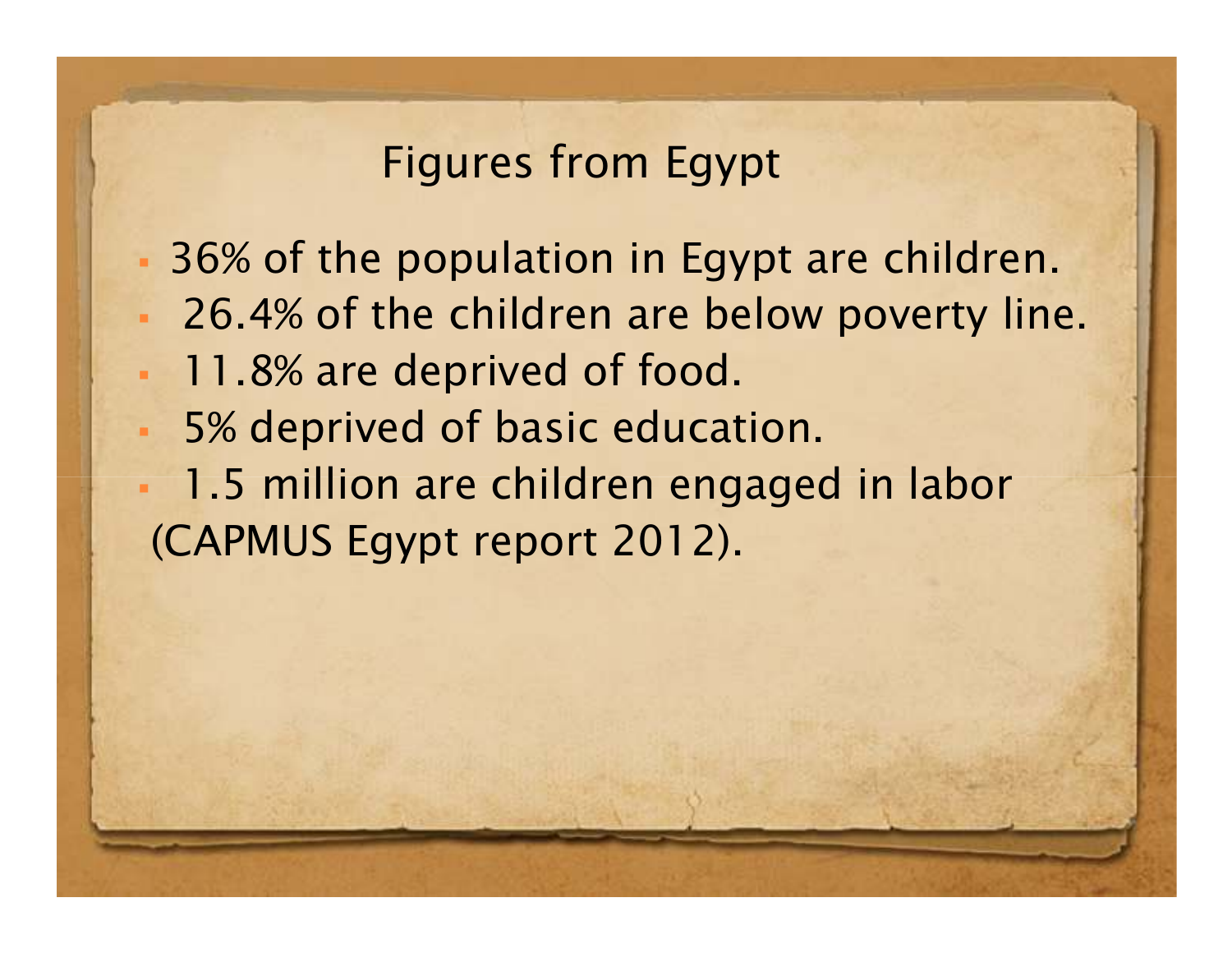# *Figures from Egypt*

 *Corporal punishment in schools may compromise the already very fragile learning process*

- *in disadvantaged communities, 81% of children declared, they were beaten at home and 92% were beaten at school.*
- *Female Genital Mutilation/Cutting (FGM/C) reaches 91% in the age group 15-49 and 74% for girls aged 15-17 years. 72% were performed by medical*

*doctors in 2008*.

*The exact number of children living on the streets is unknown* 

 *( Available studies go from 5,000 to 18,000. However these numbers do not reflect the reality. UNICEF estimates the number to be in the tens of thousands of children).*

 *7% to 21% of children between the ages of 6-14 are working (boys morethan girls),*

- *81% of working children are located in rural areas .*
- *For working children aged 10-14, 53% work in agriculture & 28% work in construction, which are considered hazardous occupations* .*(UNICEF reports)*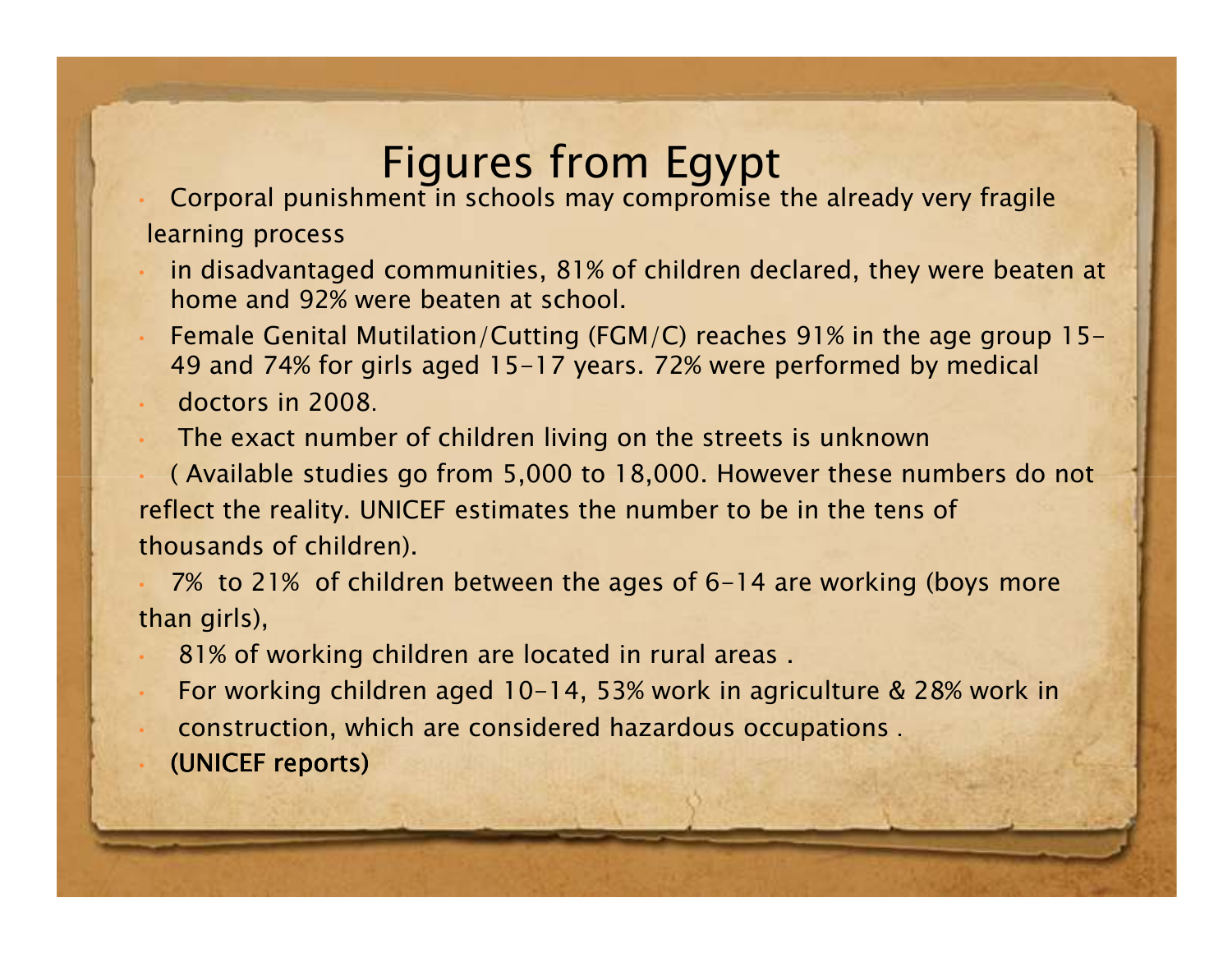*International Cooperation Cooperation and best practices practices*

### *The "Poverty Alleviation project legal rights for children, women &girls" collaboration between the NCCM & the World Bank funded by the Italian cooperation:*

- *Through continuous efforts of donors group to safeguard the basic rights of children.*
- *By protection and empowerment of families, specially women & girls. Increasing their available opportunities, and improve their economic & social conditions.*

 *The Italian Cooperation provided technical support (capacity building & monitoring the impact.*

 *The World Bank partnered in implementation, technical & administrative support, & funding activities.*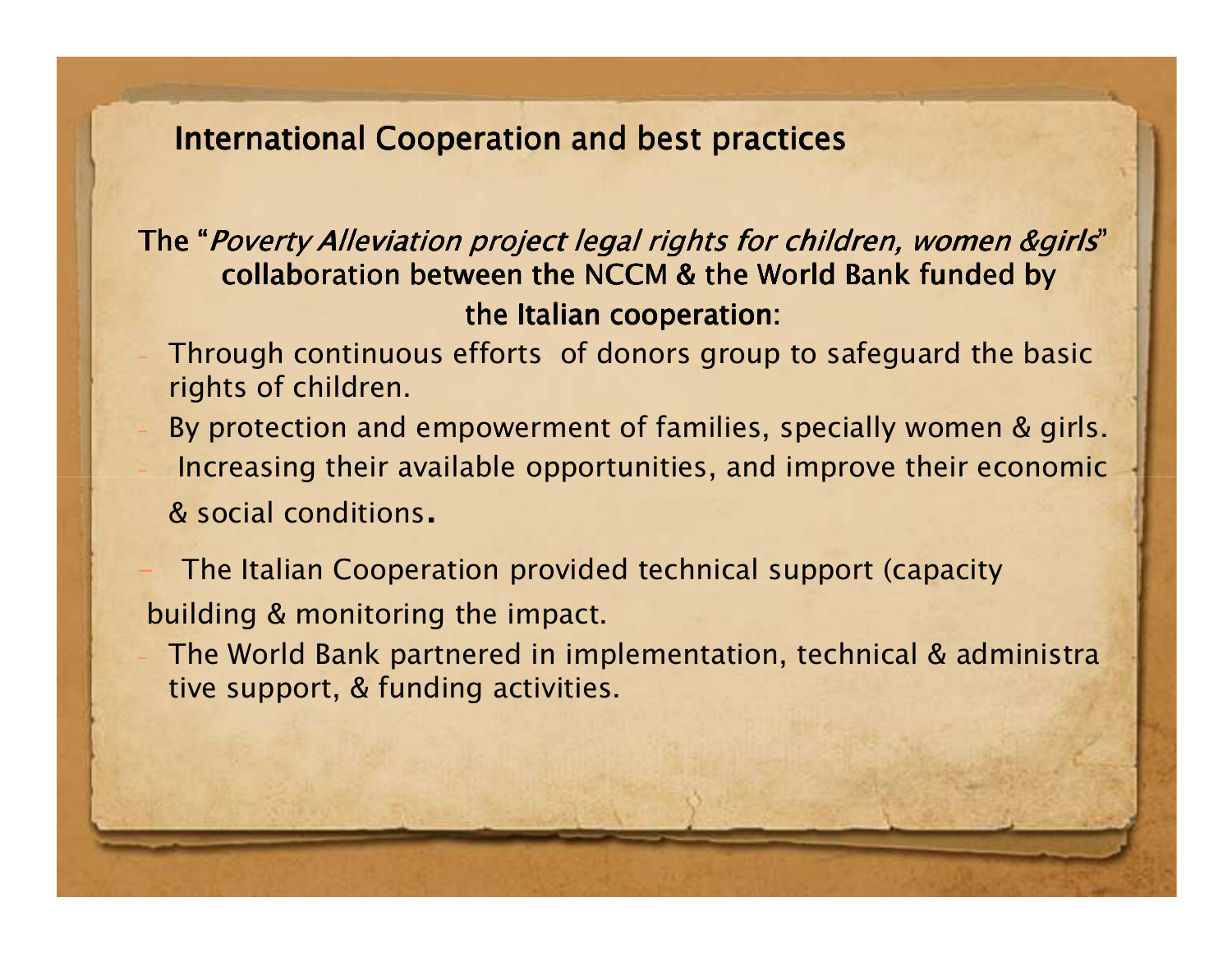## *International Cooperation and best practices*

### *The "Poverty Alleviation project legal rights for children, women &girls" collaborationbetween the NCCM & the World Bank funded by the Italian cooperation*

*The project was conducted in 7 governorates.*

*It aimed at:*

- *Raising awareness on child rights and human rights., particularly their rights to identity, Building capacities of NGOs, health service providers, and local communities on the procedures required to issue official documents required to guarantee child 's identity.*
- *Facilitating access to birth certificates, IDs.*
- *Empowering the project's beneficiaries economically, educationally.*
- *Enhancing access to health services guiding policy makers.*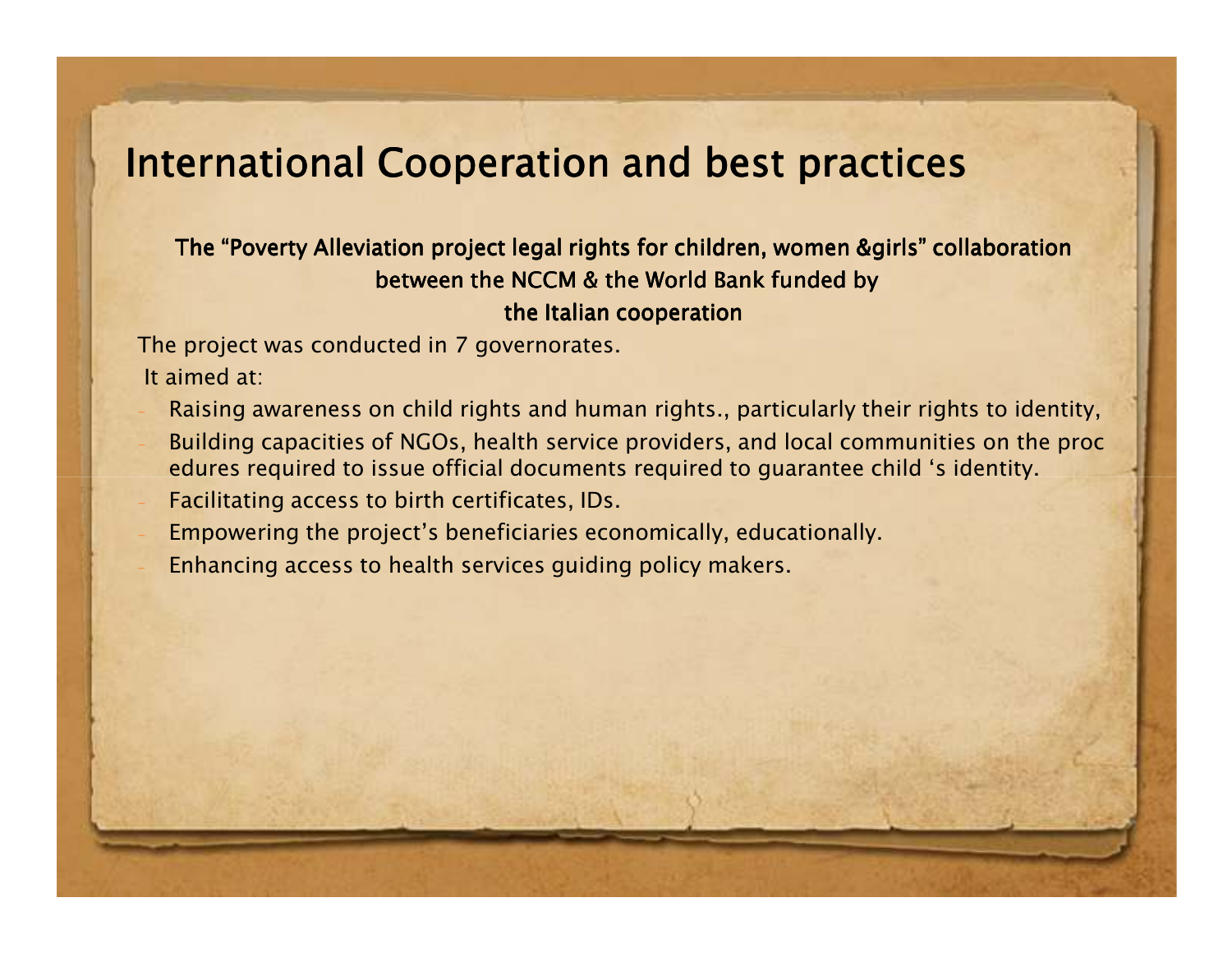### *International Cooperation and best practices*

### *Cooperation with IOM for rehabilitation and reintegration of children victims of trafficking "Best interest determination in collaboration between NCCM/ IOM&UNICEF"…A Long Journey Home*

- *Mariam was sold when she was 10 to an Egyptian family living in her country, Freeland. Brought to Cairo, she was physically and emotionally abused.*
- *Mariam escaped after six years and was arrested for her irregular migratorystatus.*
- *IOM was called in to provide return assistance. Recognized as an*
- *unaccompanied minor (UAM) and Victim of trafficking( VoT),*
- *Mariam was released & admitted to the NCCM/IOM shelter.*
- *Her employer is being prosecuted in accordance with Law 64/2010.*
- *In coordination with UNICEF, NCCM & Freeland authorities, IOM helped*
- *Mariam to return home, as per her desire as outlined in the NCCM Bestinterest (BID) determination.*
- *An IOM travel escort accompanied Mariam to final destination, where she was welcomed by a shelter specialized in assistance to VoTs.*
- *Mariam can now continue her education. She found her long lost family. IOM will support her reintegration needs with a grant.*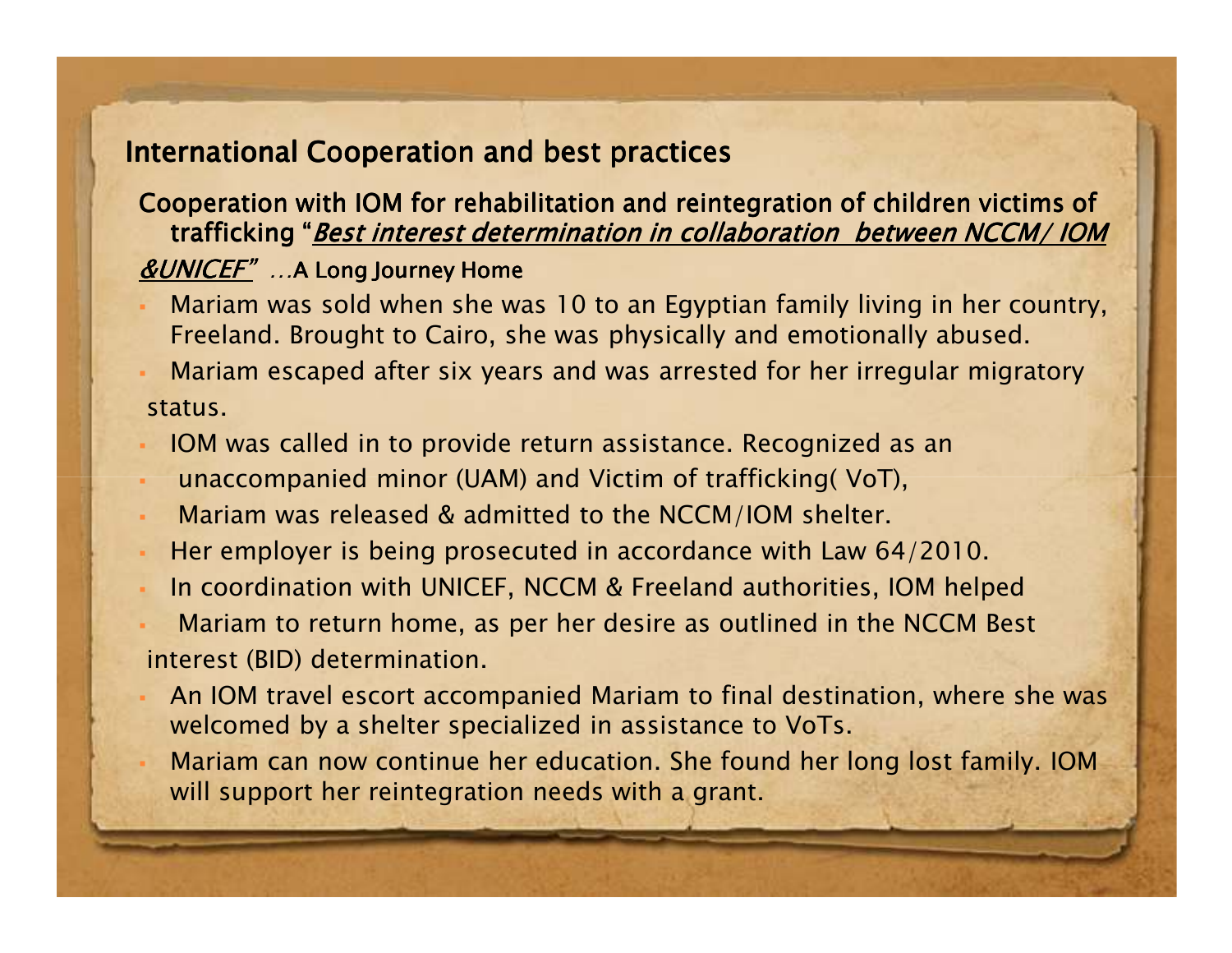*Way Forward … more has to be done specially now ... "International cooperation in implementation of sustainable child protection mechanism*

 *Adopting a comprehensive protection & time protection & timetime-bound coordinating strategies bound coordinating strategies strategies & frameworks for child care giving & protection, with the children themselves, Budgets at national & decentralized levels at national & decentralized levels at & decentralized levels should be the primary source of funds for child care giving & protection strategies & international cooperation & cooperation* assistance from donor institutions to support, both financially &technically the *child protection programmes, including training professional groups & those who are working with & for children.*

*This financial & technical support should be provided systematically through strong & reasonable partnerships, at the national & partnerships international levels. Child rights- Child rights-based protection programmes based protection programmes based should be one of the main components in assisting sustainable development in countries receivinginternational assistance.*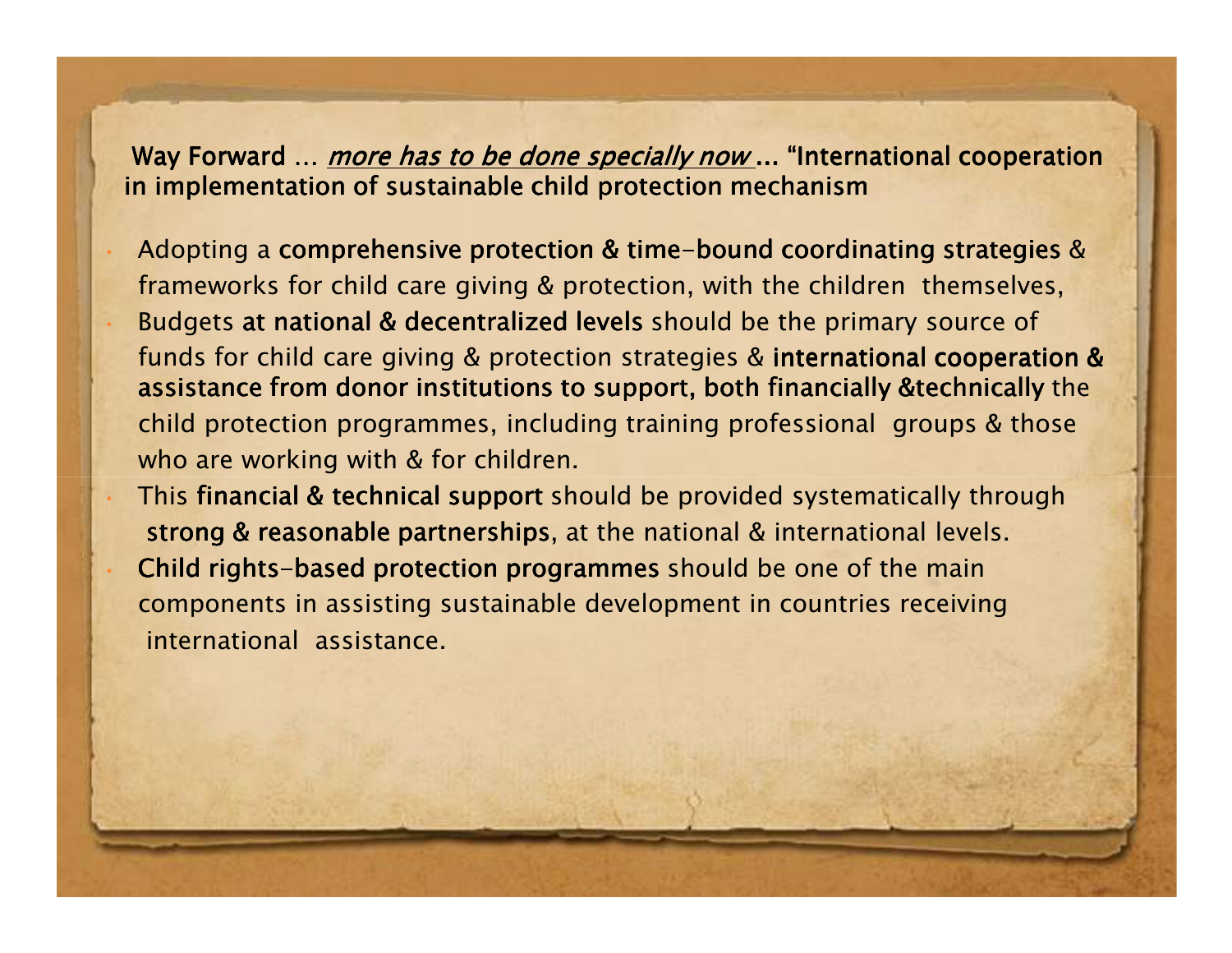### *Way Forward… more has to be done specially now... "International cooperation in implementation of sustainable child protectionmechanism*

- *Continue working with the S R SG on Violence agains R on against Children R against & other t Children international & regional human rights mechanisms to advance this goal.*
- *International Cooperation for enhancing human resources, improving images are and resources improving communication, cooperation & individual exchange experiences, within &between professional groups working with, and for children .*
- *International cooperation for financial measurement financial measurement, coordination, M & E financial measurement, coordination, M E of , coordination, M & the impact of a holistic child protection approach versus the costs of managi ng the direct & indirect impact of violence at the individual, community, national & even international levels.*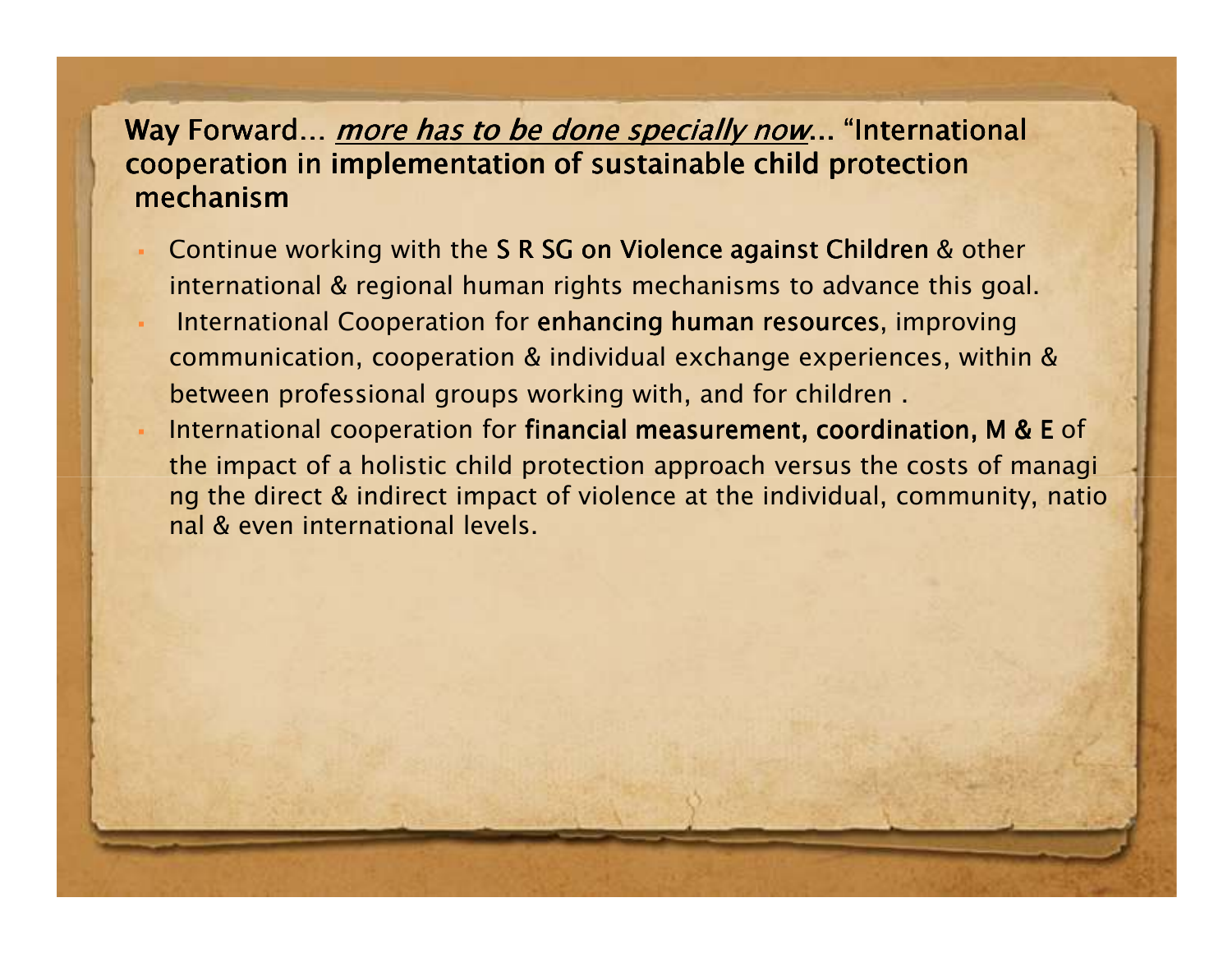### *Way Forward… more has to be done specially now ... "International cooperation in implementation of sustainable child protection mechanism*

- *International cooperation & technical support for developing evidence-based* **<b>***developing evidence-based indicators, systems, models(model legislation, tool models s, guidelines, protocols &d practice standards for use by communities & professionals, with guidance on their adaptation to different perspectives)*
- *A platform for organized sharing & accessing of inf organized sharing & accessing information, knowledge & mation, knowledge best practices.*
- *Mechanisms for ensuring child rights protection during up & down cycles ing up & cycles of economies, & challenging circumstances as war, revolutions, protests, natural disasters..etc.*
- **Regional & international cross-border cooperation risk situations regionally border cooperation risk regionally** *or cross- or cross-border as in what we call "children on the move" ( Children who migrate in search of opportunities, children exploited in the context ofmigration, children who flee dangerous situations, children of migrants/refugees facing with social vulnerabilities & discriminations, unaccompanied /separated /orphan migrant children, children involved in illegal adoption, or missing children.*